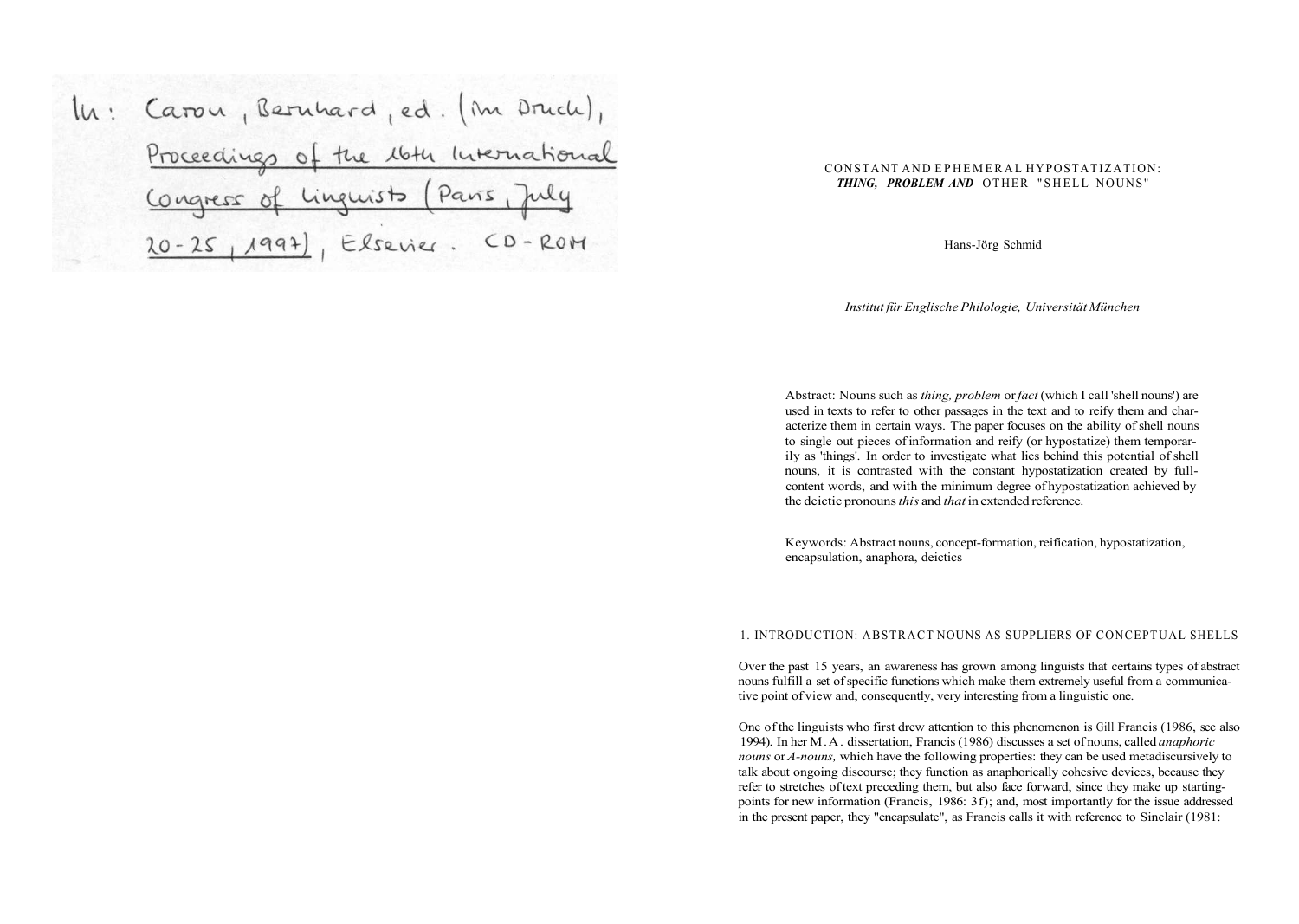76), the stretches of discourse to which they refer. Francis (1986: 1 Iff.) divides *A-nouns* into four classes: utterance nouns (e.g. *accusation, answer, correction, gossip, protest, tale),* cognition nouns (e.g. *assumption, distortion, idea, recognition, view),* text nouns (e.g. *chapter, paragraph, segment, sentence, words)* and so-called 'owner-less' nouns such as *fact, issue, point* or *result*. The last group, however, is not seen as containing *A-nouns* proper, because they do not function metadiscursively. In a more recent paper, Francis (1994) focuses on the fact that *A-nouns* label the information to which they refer in certain ways.

The image of encapsulation is taken up by Conte (1996) in a short article on "anaphoric encapsulation". Conte makes it clear that the antecedents of anaphorically used abstract nouns are not individuals but what Lyons has called "second-order entities" (i.e. events, situations, processes) or "third-order entities" (i.e. ideas, utterances, facts and propositions). Like Francis, Conte draws attention to the fact that abstract nouns with anaphoric reference do not only encapsulate information that is not clearly delimited (and thus give rise to its hypostatization and reification), but also allow speakers to characterize and evaluate the antecedents and serve as organizing principles in texts.

Ivanic (1991) looks at a similar set of nouns, which she calls *carrier nouns.* According to Ivanic, the major features of *carrier nouns* are that they are "nouns in search of a context" and that they "frequently carry a specific meaning within their context in addition to their dictionary meaning" (1991: 95).

Finally, it should be mentioned that the functions of reifying and referring have also been attributed to abstract noun phrases in languages other than English, namely in German (Koeppel, 1993) and in Italian (Conte, 1996; D'Addio, 1988, 1990).

In my own contribution to the study of abstract nouns of this type - a quantitative, qualitative and functional investigation of 670 English nouns, which is based on extensive material retrieved from the 225 million-word British section of the **COBUILD** corpus (Schmid, Ms.) - I have referred to the nouns under discussion as *shell nouns.* The idea behind this term is that the nouns are used by speakers to provide nominal conceptual shells for chunks of information which are conceptually unbounded, because they are expressed in a text in whole clauses, sentences, paragraphs or even longer stretches of discourse. I believe that the metaphor of shells can capture most of the functions that have been attributed to nouns of this type. To begin with, one of the main functions of shells in the real world is to contain something, to act as host and shelter for things that would otherwise easily be dispersed or damaged. This reflects the encapsulating function of shell nouns: shell nouns can supply propositions and larger information chunks with conceptual shells which allow us to pick them up, as it were, and carry them with us as we move on in discourse. Shells also act as signals for their content. Looking at various types of shells, say an egg shell, a nutshell, a snail shell and the shell of a mussel, you always know what type of thing is inside. In the same way, *shells nouns* function as labels for their content, as indicators of what they contain.

Since shell nouns are context-dependent, they must always be examined in relation to the information to which they refer. This information is called *shell content,* and the relation between the nouns and their antecedents is called *shell-content relation.* 

Shell nouns can be defined on the basis of three functions. First, speakers use them in order to characterize complex chunks of information which are expressed in clauses or even longer stretches of text in certain ways. This semantic function of characterization is realized through the use of noun phrases containing shell nouns (and, optionally, additional premodify-

ing elements). Second, speakers use shell nouns to turn these propositions or even more extensive chunks of information into temporary nominal concepts with apparently rigid and clearcut conceptual boundaries. This is the cognitive function of temporary hypostatization. The third function, finally, arises from the bipartite nature of shell-content relations. For shellcontent relations to be communicatively successful, speakers need to establish a link between the shell noun or (shell NP) and the shell content, i.e. the clause or other piece of text which contains the actual details of information. Speakers realize this textual function of linking by using various types of linguistic signals and constructions which instruct the hearer to interpret different sections of a text together. The relation between shell nouns and shell contents is not only be established by means of anaphora, but also by structural means, typically in NPs with clausal postmodifiers expressing the shell contents and as relations between the subjects and subject complements of identifying copular constructions. The four major types of links are illustrated in examples (1) to (4), which are taken from the **COBUILD** corpus (the original sources are indicated in brackets; in all four examples, the shell noun phrases are marked by bold-face types, and the shell contents are underlined):

- (1) Mr Bush said Iraq's leaders had to face the fact that the rest of the world was against them **(BBC)**
- (2) The problem was to safeguard the many civil radar sites round Britain from encroachment by property development. (**NEW SCIENTIST)**
- (3) (Mr Ash was in the clearest possible terms labelling my clients as anti-Semitic.) I hope it is unnecessary to say that this accusation is also completely unjustified, (**INDEPENDENT)**
- (4) (I won the freshmen's cross-country. Mm.) That was a great achievement wasn't it? **(SPOKEN)**

Although it is somewhat misleading to list members of functional classes - since whether a linguistic element qualifies as a member of a functional class does not depend on its stable inherent properties but on the way it is used - it will be helpful for the reader if a number of typical suppliers of shell-noun uses are provided. As can be seen, the examples in Table 1 below are divided into five categories. This classification reflects the fact that shell nouns can provide conceptual shells for facts, utterances, ideas and events, and, in addition, provide modal shells for facts and events.

# Table 1: Examples of suppliers of the five classes of shell nouns

| Factual    | Fact, thing, problem, reason, result, difference, upshot, snag         |  |  |
|------------|------------------------------------------------------------------------|--|--|
| Linguistic | News, message, report, declaration, order, rumour, legend              |  |  |
| Mental     | Idea, notion, belief, knowledge, assumption, aim, plan, hope           |  |  |
| Eventive   | Act, process, move, measure, reaction, attempt, trick                  |  |  |
| Modal      | Possibility, probability, ability, obligation, need, truth, permission |  |  |

In the present paper, I will focus on the hypostatizing function of shell nouns, i.e. their potential to create context-dependent concepts and to reify the information to which they are linked. Two questions will be addressed. First, how does the kind of hypostatization caused by shell nouns differ from that caused by other types of nouns (see Section *2)1* And second, how can it be explained that the nouns have this particular potential (see Section 3)?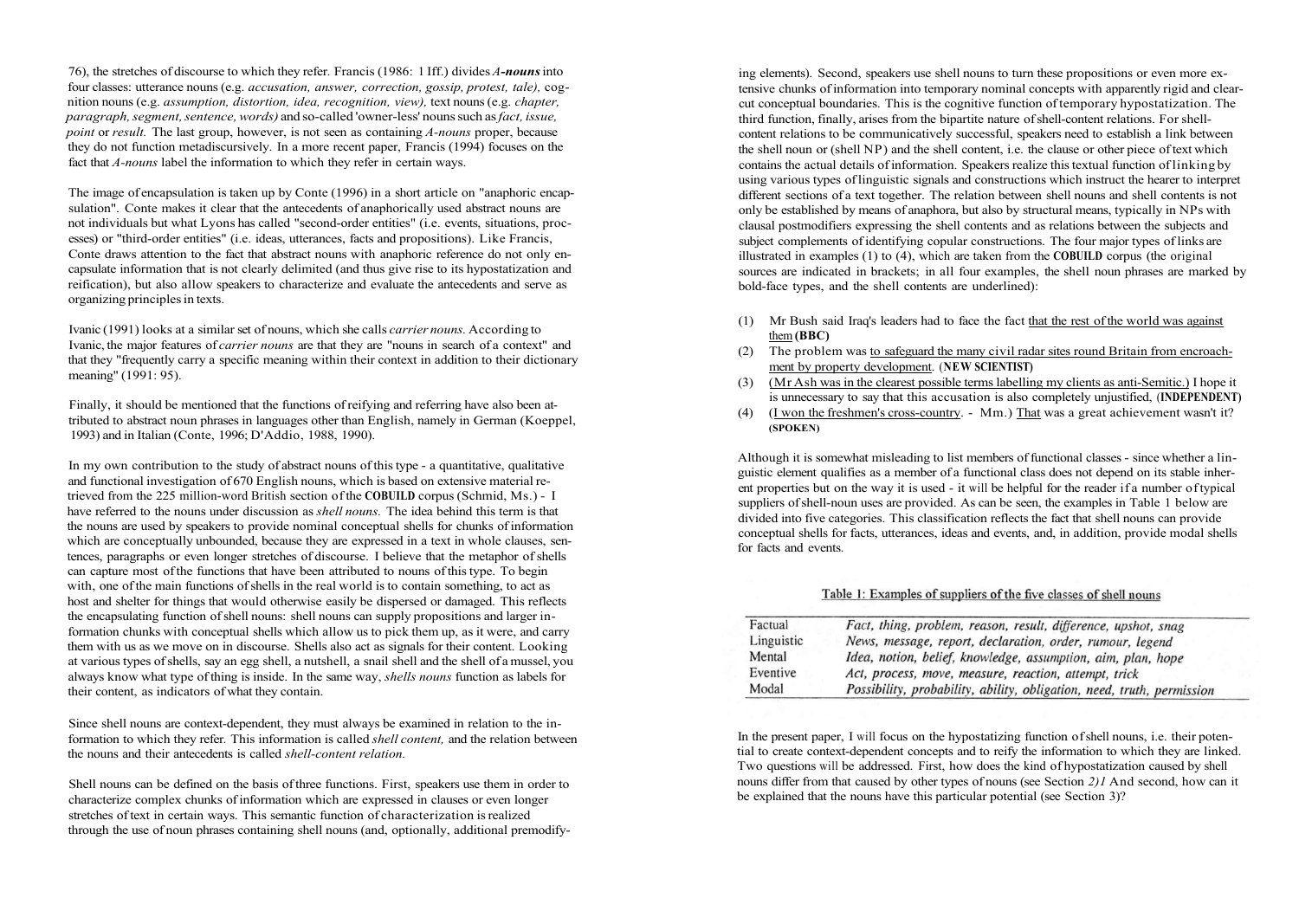### 2. SHELL NOUNS: CONSTANT AND EPHEMERAL HYPOSTATIZATION

In order to investigate what lies behind the specific hypostatizing potential of shell nouns, it is helpful to contrast them with two opposing poles (cf. Ivanic, 1991): the constant type of hypostatization that underlies lexicalized full-content words on the one hand, and the minimum degree of hypostatization achieved by the deictics *this* and *that* used as pronouns with "extended reference" (Halliday & Hasan, 1976: 52f, 66f) on the other. These two sets of elements are particularly well suited for a comparison with shell nouns, because each of them shares one of the other two functions which define shell nouns. Full content words are among the prime linguistic means of characterizing our experience, and anaphoric pronouns are among the prime linguistic means of linking information that is expressed in different parts of a text.

Before the comparison can be carried out, however, it is necessary to clarify my understanding of the notions of concept-formation, reification and hypostatization. Since even for linguists, it is tempting to take the linguistic reflections of these cognitive phenomena for granted, I will begin on a fairly basic level of description.

When a word is used repeatedly to refer to a certain type of experience, the recurrent association between the linguistic form and the idea results in the formation of a more or less stable *concept* or a *cognitive category* (Ungerer & Schmid, 1996: ch. 1). Essentially, the resulting conceptual relation corresponds to Saussure's model of the sign. It is with the process of establishing this relation in mind that Leech ('1981: 32) speaks of the "concept-forming power of the word".

The best examples for an illustration of how words contribute to the formation of concepts are nouns which denote either abstract entities or concrete entities with vague boundaries such as *knee, mountain* or *mist,* and nouns which denote events, for instance a noun like *journey* (cf. Leisi' 1975: 26). The naive view of words, which corresponds in this respect to the philosophical position called "realism" by Lyons (1977: 1l0ff), suggests that there is a class of experiences, which is readily packaged somewhere out there and simply named by the word *journey.*  A closer examination, however, shows that what can be referred to by the word *journey* is a fairly complex matter. It can involve a large variety of actions such as checking in at an airport, sitting in car, on a coach or train, walking through the jungle or hitching a lift somewhere in the middle of nowhere. It is not even easy to define when a journey starts and where it ends. If someone travels from her home in Munich to Paris, does her journey start when she leaves her house, when she steps into a bus to go to the railway station, when she buys a ticket, when she boards the train, or when the train actually begins to pull out of the station? Despite the variety of experiences that can be referred to as *journeys* and the vagueness of the boundaries of journeys, the word *journey* gives us the impression that there is one neatly bounded class of entities or experiences which we have in mind whenever we use it. But this is of course not the case.

This impression is even more marked with abstract words such as *love, freedom* or *democracy,*  or linguistic concepts like *conversion* or *style* (Lipka, 1977). Again, the words suggest that there are things existing independently of the human mind, which are simply named or labelled by the words *love, freedom, democracy, conversion* and *style.* Yet again, this is an illusion. What people are talking about when they use the word *love* can be a whole lot of different types of experiences with an enormous range of different manifestations. The same is true of the notions of *freedom* and *democracy,* and it is well-known that one linguist's *style* is another's *register* and yet another's *tone.* Nevertheless we tend to think that the words *love, freedom, democracy* and *style* stand for rigidly bounded entities.

Ill short, what one can witness here is an example of what Talmy (1991) calls "conceptual partitioning", although it must be added that Talmy is more concerned with the partitioning of events by means of clauses than with the partitioning of concepts by the use of words. Words do not just create the impression that they stand for neatly bounded individual entities, however. Nouns especially also seem to suggest that these entities have thing-like qualities, in particular a substance of their own and an existence that is stable across time. When a noun exists for the description of an abstract and complex piece of experience, this results in a conceptual encapsulation and in the reification of this piece of experience. The latter process is called perhaps a little idiosyncratically - "ascription of entityhood" by Talmy (1991).

The combination of conceptual partitioning and ascription of entityhood effected by words has for a long time been referred to by philosophers and linguists with the term *hypostatization.* A useful concise description of this notion has been provided by the Swiss linguist Ernst Leisi:

Die Mythologie <sup>[…]</sup> der scholastische Realismus und die platonische Ideenlehre sind die größten Beispiele für die Neigung der Sprachgemeinschaften, jede Erscheinung irgendwelcher Art, sofern sie durch ein Wort bezeichnet werden kann, zu vergegenständlichen (allenfalls zu personifizieren) und mit einer selbständigen, von anderen Erscheinungen abgelösten Existenz zu begaben, sie also zur akzidenzlosen Substanz zu erheben. Diese Erhebung zur Substanz nennen wir, dem Sprachgebrauch der Philosophie folgend, Hypostasierung.  $(Leisi, \frac{5}{2}1975; 26)$ 

A final concomitant effect of hypostatization is that the cognitive content related to a wordform is stored as an experiential *gestalt* in long-term memory. Even though many words are more like *journey* than like *penny* in that they refer to an enormous variety of different experiences, they still seem to correspond to unitary, well-integrated and holistic concepts which are different in nature from the sum of their manifestations (Ungerer & Schmid, 1996: 33f, and the references in their note 12 on page 58).

Although all types of open-class content words contribute somehow to the formation of some kind of concept, the hypostatizing power of words has its strongest effects with the use of nouns. For one thing, nouns lend themselves much more readily to a conceptualization of what they stand for as 'tilings', and this greatly encourages the illusion of reification. For example, the adjective *round* evokes a property of things, that is a relational concept, while the derived noun *roundness* seems to evoke a 'thing'. Similarly, unlike the verb *assume,* which stands for a mental process, the derived noun *assumption* also seems to represent a 'thing'. This recognition lies at the basis of Langacker's cognitive conception of word classes (1987a: 183ff, 1987b), and it will be shown below that it also plays an important role in the present context.

As a result of these considerations, I can propose three parameters for the comparison between full content nouns, shell nouns and demonstrative pronouns in anaphoric function.

- 1. The degree of stability of the relation between linguistic form and cognitive content
- 2. The degree of goodness of the conceptual boundaries of a concept
- 3. The potential for gestalt-formation

How, then, do the three types of linguistic elements behave with regard to these three parameters?

To start with full-content open-class nouns, one finds that if one neglects such phenomena as polysemy and vagueness, these nouns have a relatively constant relationship to the experience they encapsulate as concepts. This is due to their fairly stable denotation. Although it is well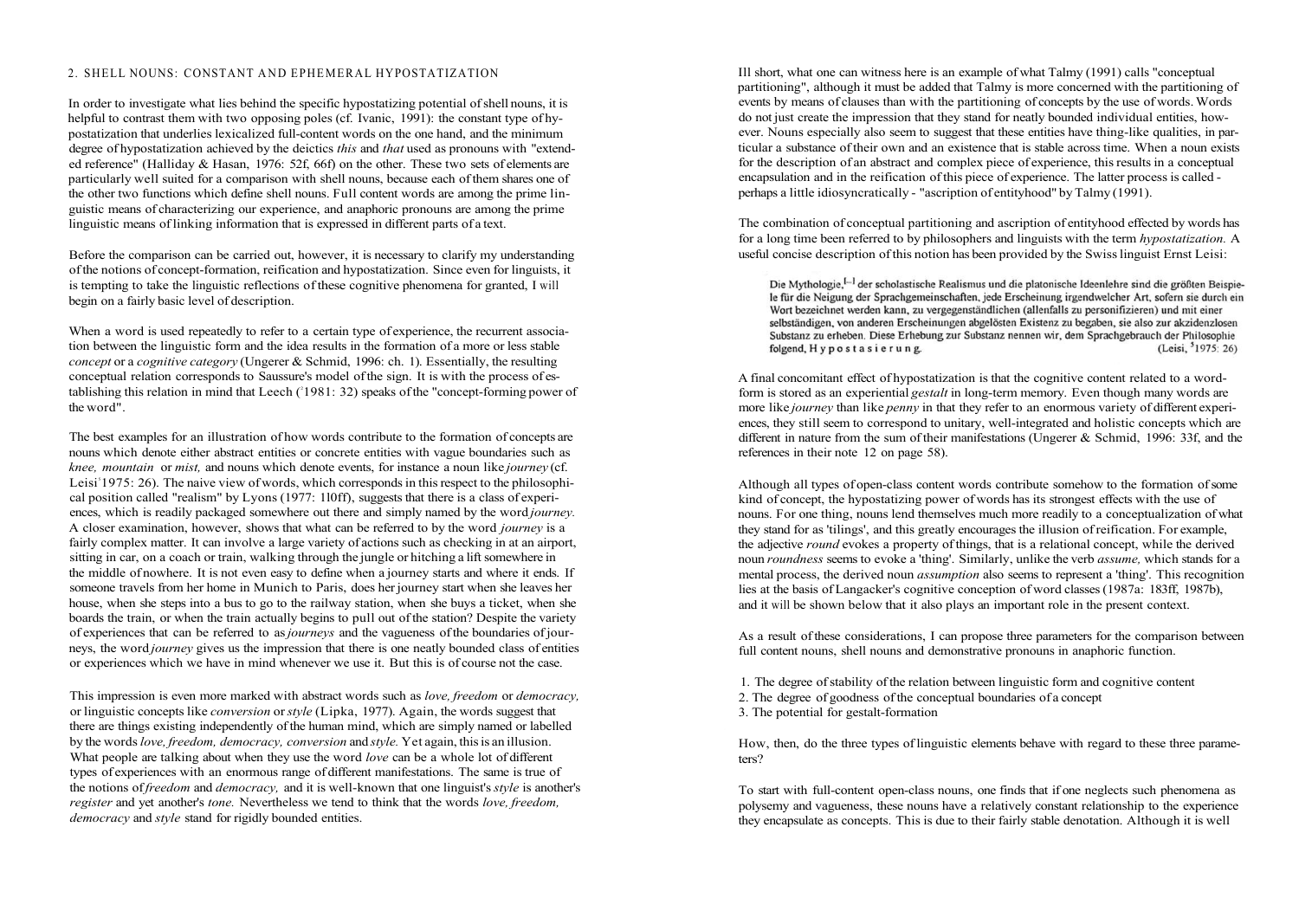know at the latest since Labov's work (1973, 1978) that the boundaries of categories of concrete entities are fuzzy, there can on the other hand be no doubt that such categories do nonetheless have conceptual boundaries and that these are relatively strong. As I have pointed out above, nouns denoting classes of concrete entities lend themselves most readily to a conception in terms of 'things'. A superficial reason for this is that the categories have 'things' as their members, of course. Another, more important reason is that the knowledge they select is fairly similar in kind and therefore these experiences seem to be particularly coherent and wellintegrated; it is easy and useful to store the information about such categories as holistic gestalts and to abstract from the differences between the members of the categories.

Deictics, on the other hand, exhibit virtually no such concept-forming effects. Personal pronouns stand in for instantiations of concepts which are mentioned explicitly elsewhere. And demonstratives functioning as determiners with open-class nouns specify the reference of particular expression. Neither contribute to the formation of concepts. When the pronouns *it, this*  or *that* are used in extended reference, for example in utterances like *it helped a lot* or / *didn't say that,* it is also impossible to regard them as instantiations of stable concepts. Whatever it is that is being referred to is clearly not bounded as a concept and stored in the mental lexicon. Instead the semantic impact of such anaphora is completely context-dependent. As a consequence, it remains relatively elusive and vague. The degree of conceptual integration and the potential for the formation of an experiential gestalt are low.

Shell nouns stand between the two opposing poles. Like the deictics, they can be linked to completely different cognitive contents, as the two examples of the noun problem given in (5) and (6) demonstrate.

- (5) The problem is that the water companies are as loath since privatisation as they were before it to transfer the reservoirs of surplus water to where they are needed. (TODAY)
- (6) The problem was to safeguard the many civil radar sites round Britain from encroachment by property development. (NEW SCIENTIST)

The concepts or ideas activated by these two uses of the noun *problem* differ radically from each other. So these 'concepts' are extremely ephemeral in nature - if it is sensible to call these context-dependent, temporary cognitive entities 'concepts' at all. They are only created with reference to and for the purpose of one particular speech situation.

However, one should bear in mind that not the whole communicative impact of the two uses of the noun *problem* in (5) and (6) depends on the context. One part of the meaning of the noun remains stable, the part which indicates that what the noun is linked up with is an unwelcome and therefore negatively evaluated state of affairs. This semantic part is regarded as a categorization by D'Addio (1988, 1990), and it is captured by the criterion of characterization in my functional definition of shell nouns. As with full-content words, this characterizing element, i.e. the stable context-independent meaning of shell nouns, brings about a constant conceptual relationship to a specific recurrent type of experience, e.g. to problems, aims, ideas, declarations, opportunities, reasons, facts and so on.

Like all nouns, shell nouns create strong conceptual boundaries for the experience they activate, and give the impression that the chunks of experience they encapsulate as concepts are 'things' or, more precisely, instances of classes of'things'. As a result, reification and gestaltformation are clearly at work. This can be shown best by juxtaposing one of the many deverbal linguistic shell nouns with a verbal paraphrase. Such a comparison is given in (7) and (7)':

- (7) Of the two chief whaling nations, Norway is adamant in its threat to hunt the migratory minke whale ... in the northern Atlantic **(MAGAZINES)**
- (7)' Of the two chief whaling nations, Norway keeps adamantly threatening to hunt the migratory minke whale ... in the northern Atlantic **(MAGAZINES)**

When the speech act of threatening is conceptualized by the nominal expression *its threat,* as in (7), it seems to have an autonomous existence, which is stable for a period in time - a property which is clearly more characteristic of things than of activities. In contrast, the verbal expression *keeps adamantly threatening* "construes", as Langacker (1987a, b) would say, the same speech act as a temporally extended process. It is much more the representation evoked by the noun that results in a conceptualization as 'thing' and a reification of what it stands for as conceptual gestalt.

The result of the comparison is summarized in Table 2. The table indicates that full-content words have a stable relationship to the cognitive content they activate, they create good and strong conceptual boundaries and exhibit a high degree of integration of the selected knowledge (formation of conceptual gestalts). This yields the effect of constant hypostatization, but excludes linking (over and above the links created by so-called lexical cohesion, Halliday & Hasan, 1976) and ephemeral hypostatization.

Being completely context-dependent, *this* and *that* on the other hand produce no constant hypostatization effects. The relation between these words and the cognitive content they activate is variable. The price, however, is that the conceptual boundaries around the activated knowledge are poor and that there is only a low degree of gestalt formation, if any at all.

*Shell nouns* strike a balance between these two extremes. Like the deictics, they allow for context-dependent variation in the knowledge they select for activation, because their denotations have a stable and a variable part. Being nouns, *shell nouns* also provide good conceptual boundaries for the activated cognitive content and create a high degree of integration, thus facilitating gestalt formation.

|                                        | Full-content words | Shell nouns                          | Deictics in pronoun<br>function |
|----------------------------------------|--------------------|--------------------------------------|---------------------------------|
| Relation form -<br>cognitive content   | stable             | partly stable and partly<br>variable | variable                        |
| Goodness of con-<br>ceptual boundaries | good               | good                                 | very poor                       |
| Potential for ge-<br>stalt-formation   | high               | high                                 | very low                        |

# Table 2: Comparing full-content words, shell nouns and deictics on three dimensions

### 3. STRUCTURE-INHERENT SEMANTIC GAPS

The potential of shell nouns to achieve a combination of constant and ephemeral hypostatization hinges upon their special semantic structure, which consists of a stable and a variable part (Ivanic 1991). In a way, however, many words, especially adjectives for example, have this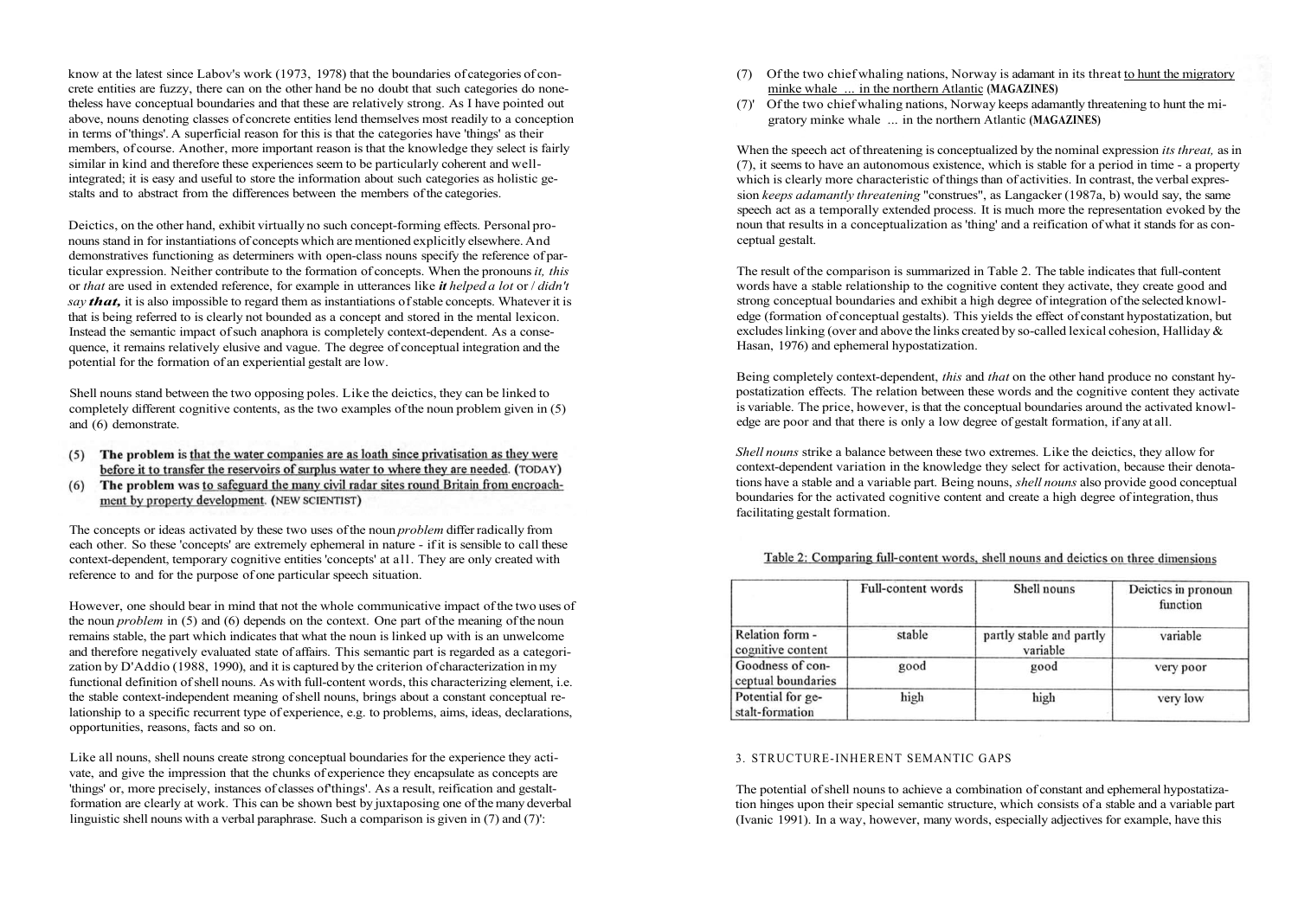property. An adjective like *rich* can be applied with different meanings in many different situations, but to some extent, its meaning is also stable across different usages and usage types. Therefore it is necessary to come up with a more precise description of the semantic structures of shell nouns. In the remainder of this paper, I will argue that shell nouns include one or several gaps in their semantic structures which can be filled in by information provided in the context.

The first and weakest argument for the existence of such structure-inherent gaps is supplied by the image of shells underlying the term *shell noun.* In reality, something can only function as a shell, if it has a gap, a hole or some other kind of opening or dent which can receive its content. Analogously, a noun can only function as shell noun if it has a gap which can be filled by the shell content.

More compelling evidence can be found in the textual or, more generally, syntagmatic behaviour of shell nouns. As my corpus investigation (Schmid, Ms) has confirmed, it is true of shell nouns, as Francis (1994: 83) has claimed for her set of *A-nouns* or *labels,* that they require a lexical realization in their context. This notion of lexical realization or lexicalization goes back to Winter's work (1977, 1982) on clause relations in texts. Winter himself also addresses this issue in a later paper (1992), where he makes it clear that what he calls *unspecific nouns* have to be made specific, or "lexically unique", as he calls it (1992: 153), to be communicatively effective. It must be added, however, that Winter attributes a general kind of semantic unspecificity to the nouns, which many shell nouns, for example *irony, trick* or *realization,* do not exhibit. What is true, nevertheless, is the claim that expressions like *just think of this problem*  or *he imagined the trick* are communicatively unsaturated. Shell nouns can only function properly if specific information, i.e. the shell content, is added to them. This indicates at least that their semantic structure is not complete in the same way as that of concrete nouns like *boy* or *book.* Expressions like *look at the boy* are not completely effective without the right context either, but they can evoke images of some sort before our mental eye. Their unspecificity is referential rather than semantic in nature.

A look at the use of the noun *reason* will help to flesh out this claim. As is typical of shell nouns, *reason* itself provides information of a very limited nature. It does convey the information that one thing is causing or has caused some other thing, but it gives no clue as to what these things are. By evoking a two-place relation between cause and effect, the noun *reason*  sets up two clearly defined semantic gaps which need to be filled. However, when it comes to specifiying these things the noun itself is insufficient and must rely on the context to supply the necessary information, a characteristic which is of course again typical of all shell nouns. Most frequently, the cause gap is filled linguistically by a subject complement clause following the copula (see example 8), and the effect gap by a *for-PP* or a why-clause following the noun itself (example 9).

- (8) ... and the army collapsed. The reason is that Kuwait is bitterly divided **(GUARDIAN)**
- (9) Differences over the islands have been the main reason why no peace treaty has yet been signed between Japan and the Soviet Union **(BBC)**

A third type of evidence for the existence of structure-inherent semantic gaps comes from the semantic analysis of good examples of shell nouns and from the way the meanings of such nouns are explained in dictionaries. Although general dummy elements like *something, situation* or *act* can be found in many dictionary entries, it is striking that entries that describe the meanings of shell nouns can hardly do without them. A completely random selection of entries for shell nouns, which are taken from the third edition of the *Longman Dictionary of Contemporary English* (1995, henceforth LDOCE3) in abbreviated form, is given in (10):

## (10)

| fact      | a piece of information that is known to be true                           |
|-----------|---------------------------------------------------------------------------|
| intention | something that you intend to do                                           |
| way       | a method of doing something, or a manner in which something can happen or |
|           | be done                                                                   |
| attempt   | an act of trying to do something                                          |
| upshot    | the final result of a situation                                           |
| remark    | something that you say when you express an opinion                        |
|           |                                                                           |

As can be seen, all six entries include semantically unspecific elements which can be regarded as markers of inherent semantic gaps. The gaps of four nouns in this list are marked by the dummy element *something,* while the definition of *fact* makes use of the dummy element *a piece of information,* and the noun *upshot* of the general noun *situation.* Although this random collection of examples gives only a glimpse of the issue under consideration, it may still be seen as an indication that definitions of shell nouns tend to include such dummy elements.

The relative uniformity of the strategies used in LDOCE3 must not be misunderstood as suggesting that the gaps are all of a similar type. In actual fact, different shell nouns provide gaps for ontologically different types of entities. This can be revealed by trying to indicate the gap by visual means, as is shown in Figure 1. It should be kept in mind that a proper semantic analysis and description in terms of features and their dependencies and hierarchies would be a major effort in its own right, without being necessarily more illuminating than the crude type of analysis underlying these illustrations.



Figure 1: Diagrammatic illustration of structure-inherent semantic gans

In all six diagrams, the stable, context-independent semantic parts of the nouns are represented by the hatched area, and the gaps in their structures by the blank slots. *Fact,* the most un